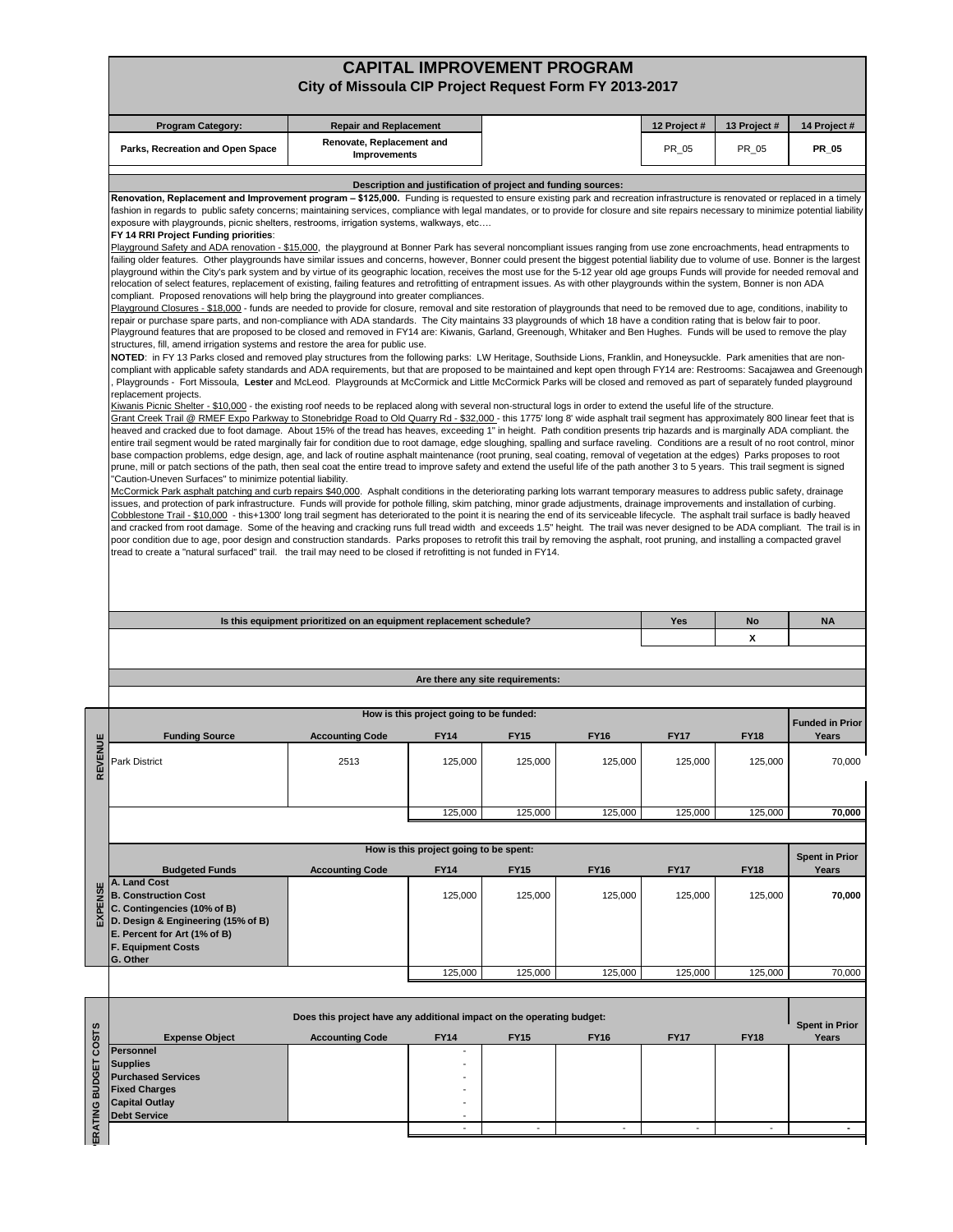| ō | Description of additional operating budget impact:<br>major Renovations, Replacement and improvements will limit and/or reduce the cost of on going maintenance of specified features for continued safe public use. | Funding for |
|---|----------------------------------------------------------------------------------------------------------------------------------------------------------------------------------------------------------------------|-------------|

| <b>Responsible Person:</b> | l Responsible Department: I | Date Submitted to Finance | 'Time<br><b>Fodav's Date and</b> | Preparer's | Total Score |
|----------------------------|-----------------------------|---------------------------|----------------------------------|------------|-------------|
| Donna Gaukler              | <b>Parks and Recreation</b> |                           | /10/2013<br>16:40<br>.           | <b>DPS</b> | -0<br>JZ    |
|                            |                             |                           |                                  |            |             |